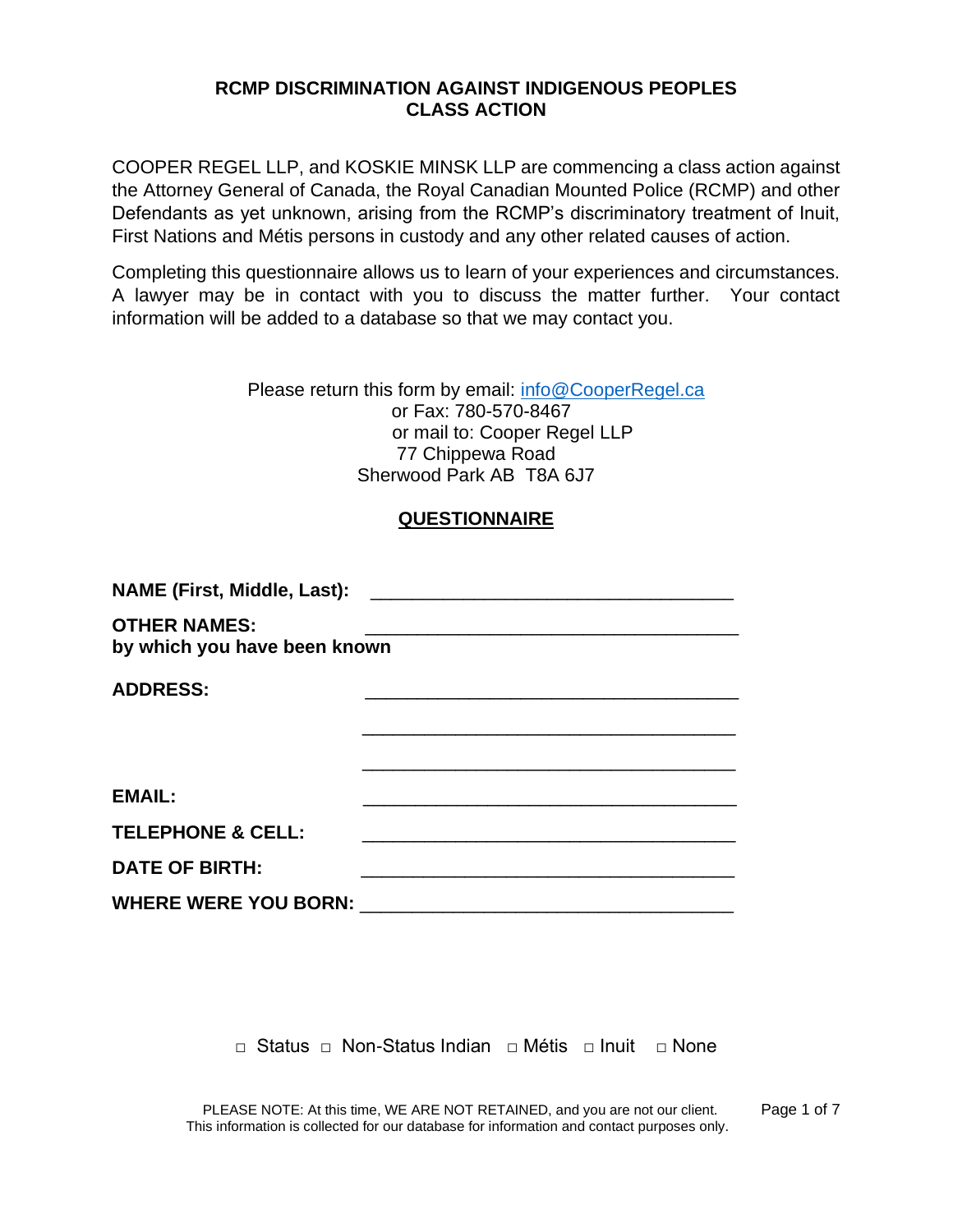1.) Do you consider yourself to be visibly identifiable as an Indigenous person?

 $Yes$  \_\_\_ or No \_\_\_\_

2.) Is there anything we should know about the RCMP relationship with Indigenous people in your community or the area you were assaulted? If yes, please explain: \_\_\_\_\_\_\_\_\_\_\_\_\_\_\_\_\_\_\_\_\_\_\_\_\_\_\_\_\_\_\_\_\_\_\_\_\_\_\_\_\_\_\_

\_\_\_\_\_\_\_\_\_\_\_\_\_\_\_\_\_\_\_\_\_\_\_\_\_\_\_\_\_\_\_\_\_\_\_\_\_\_\_\_\_\_\_\_\_\_\_\_\_\_\_\_\_\_\_\_\_\_\_\_\_

- 3.) Please choose one that best describes the reason you are filling out this questionnaire:
	- \_\_\_ I was a driver who was pulled over.
	- \_\_\_ I was a passenger in a vehicle that was pulled over.
	- \_\_\_ I was approached by the police for something other than a traffic stop.
	- \_\_\_ The police were called as I was a victim of rape, harassment, or abuse.
	- \_\_\_ OTHER (please explain): \_\_\_\_\_\_\_\_\_\_\_\_\_\_\_\_\_\_\_\_\_\_\_\_\_\_\_\_\_\_\_\_\_\_\_\_\_\_
- 4.) At this time were you wearing anything specific or attending an event or location that would have otherwise made it clear to the police officers that you are indigenous? If yes, please describe: \_\_\_\_\_\_\_\_\_\_\_\_\_\_\_\_\_\_\_\_\_\_\_\_\_\_\_\_\_\_\_\_\_\_\_\_\_\_\_\_\_\_

| 5.) | Please provide us the following information about the encounter: |
|-----|------------------------------------------------------------------|
|     |                                                                  |
|     | Location (street/intersection) __________                        |
|     | Date                                                             |
|     |                                                                  |
|     | What police department did the officer(s) work for?              |
|     | Were you detained or arrested?                                   |

6.) Were there any explicit or microaggresive comments made to you about being an Indigenous person by any officer(s) or staff of the RCMP during this arrest detainment or assault? If yes, please explain:

\_\_\_\_\_\_\_\_\_\_\_\_\_\_\_\_\_\_\_\_\_\_\_\_\_\_\_\_\_\_\_\_\_\_\_\_\_\_\_\_\_\_\_\_\_\_\_\_\_\_\_\_\_\_\_\_\_\_\_\_\_

\_\_\_\_\_\_\_\_\_\_\_\_\_\_\_\_\_\_\_\_\_\_\_\_\_\_\_\_\_\_\_\_\_\_\_\_\_\_\_\_\_\_\_\_\_\_\_\_\_\_\_\_\_\_\_\_\_\_\_\_\_

\_\_\_\_\_\_\_\_\_\_\_\_\_\_\_\_\_\_\_\_\_\_\_\_\_\_\_\_\_\_\_\_\_\_\_\_\_\_\_\_\_\_\_\_\_\_\_\_\_\_\_\_\_\_\_\_\_\_\_\_\_

- 7.) If you were detained was there a concern with where you were detained? If yes, please describe: \_\_\_\_\_\_\_\_\_\_\_\_\_\_\_\_\_\_\_\_\_\_\_\_\_\_\_\_\_\_\_\_\_\_\_\_\_\_\_\_\_\_
- 8.) Were you told why you were being detained or arrested? Yes \_\_\_ or No

PLEASE NOTE: At this time, WE ARE NOT RETAINED, and you are not our client. Page 2 of 7 This information is collected for our database for information and contact purposes only.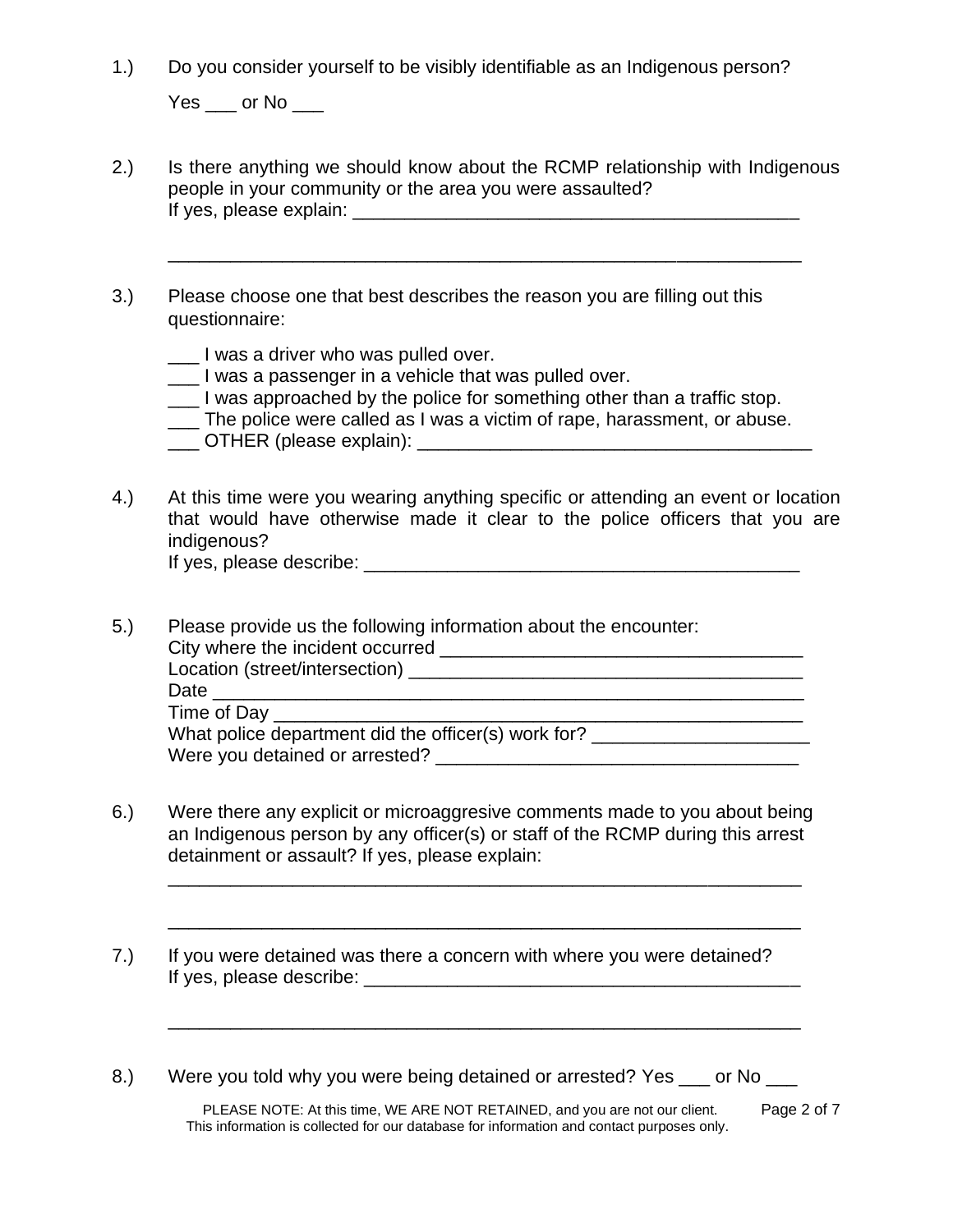- At that time did you have any outstanding warrants you were aware of?  $9.)$
- $10.$ Do you know the name(s) of the officer/s who assaulted you?
- $11.)$ Did you get the name or badge number of the police officer (s) involved?
- $12.)$ Were there any witnesses to the assault? If yes, please provide the names: \_\_\_\_
- $13.)$ Please tell us what happened during the encounter. Describe the events with as much detail as possible: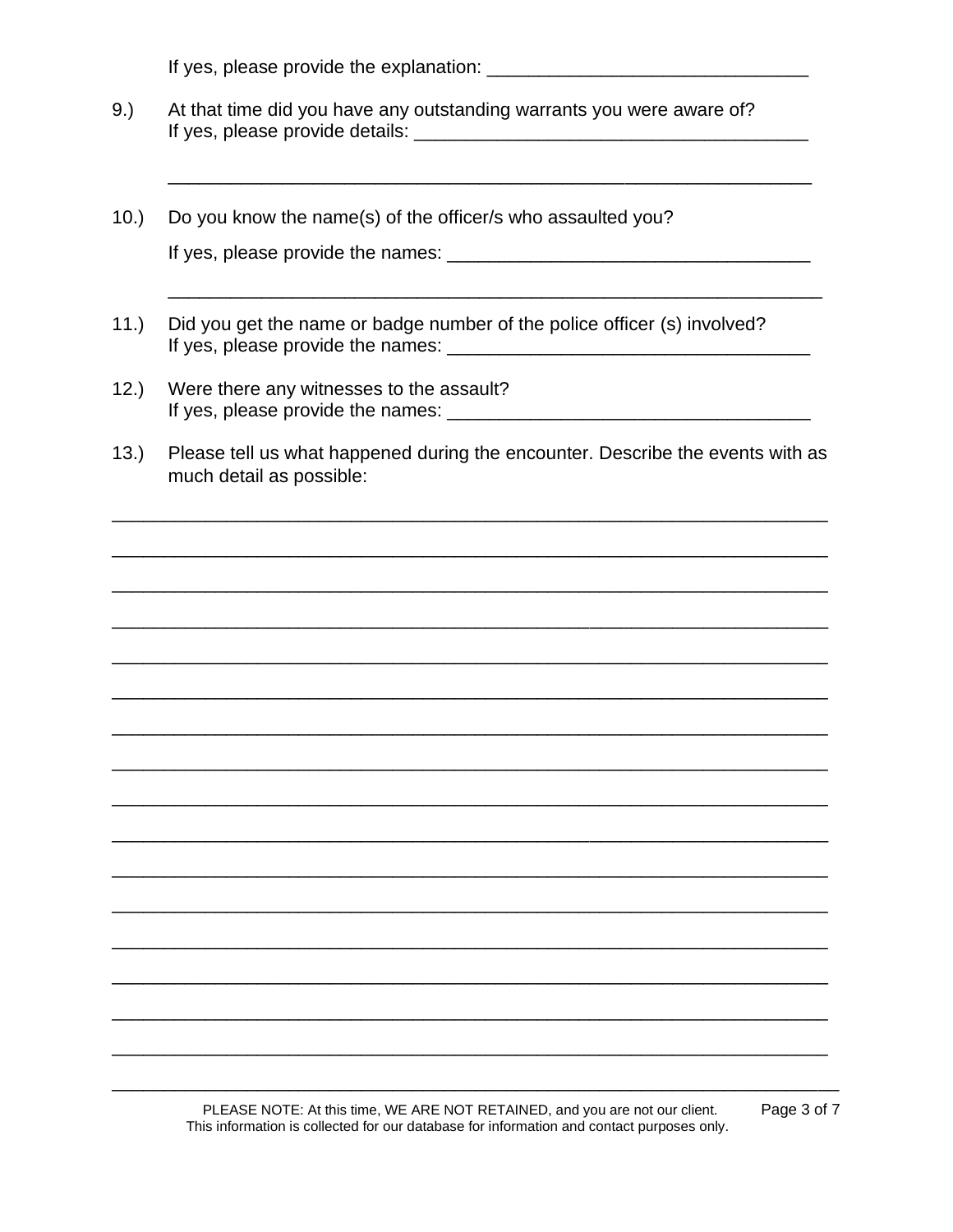| (15.) | Were you asked to provide identification?<br>$Yes$ ___ or No ___                                                                     |  |
|-------|--------------------------------------------------------------------------------------------------------------------------------------|--|
| 16.   | Were you asked to provide any other documents? Yes ___ or No __                                                                      |  |
| 17.)  | Were you questioned further? Yes ____ or No ____<br>If yes, please explain the type of questions asked: ____________________________ |  |
| 18.   | Were you searched? Yes __ or No __                                                                                                   |  |
| 19.   | During the course of the police encounter, were you?<br>_ Given a verbal warning<br>Given a ticket or citation<br>Arrested           |  |
|       | If yes to any of these things, for what offense were you warned/ticketed/arrested?                                                   |  |
| (20.) | Did the officer say or do anything that made you believe race played a factor in<br>the encounter? Yes ___ or No ___                 |  |
|       | If yes, please explain.                                                                                                              |  |
| 21.   | Were there any others with you when you were stopped or approached by the<br>police? Yes ___ or No ___                               |  |
|       | If yes, how many $\_\_\_\_\_$ and what is/are their race(s)?                                                                         |  |

\_\_\_\_\_\_\_\_\_\_\_\_\_\_\_\_\_\_\_\_\_\_\_\_\_\_\_\_\_\_\_\_\_\_\_\_\_\_\_\_\_\_\_\_\_\_\_\_\_\_\_\_\_\_\_\_\_\_\_\_\_\_\_\_\_\_\_\_\_\_

## PLEASE NOTE: At this time, WE ARE NOT RETAINED, and you are not our client. Page 4 of 7 This information is collected for our database for information and contact purposes only. If yes, were they also questioned or searched?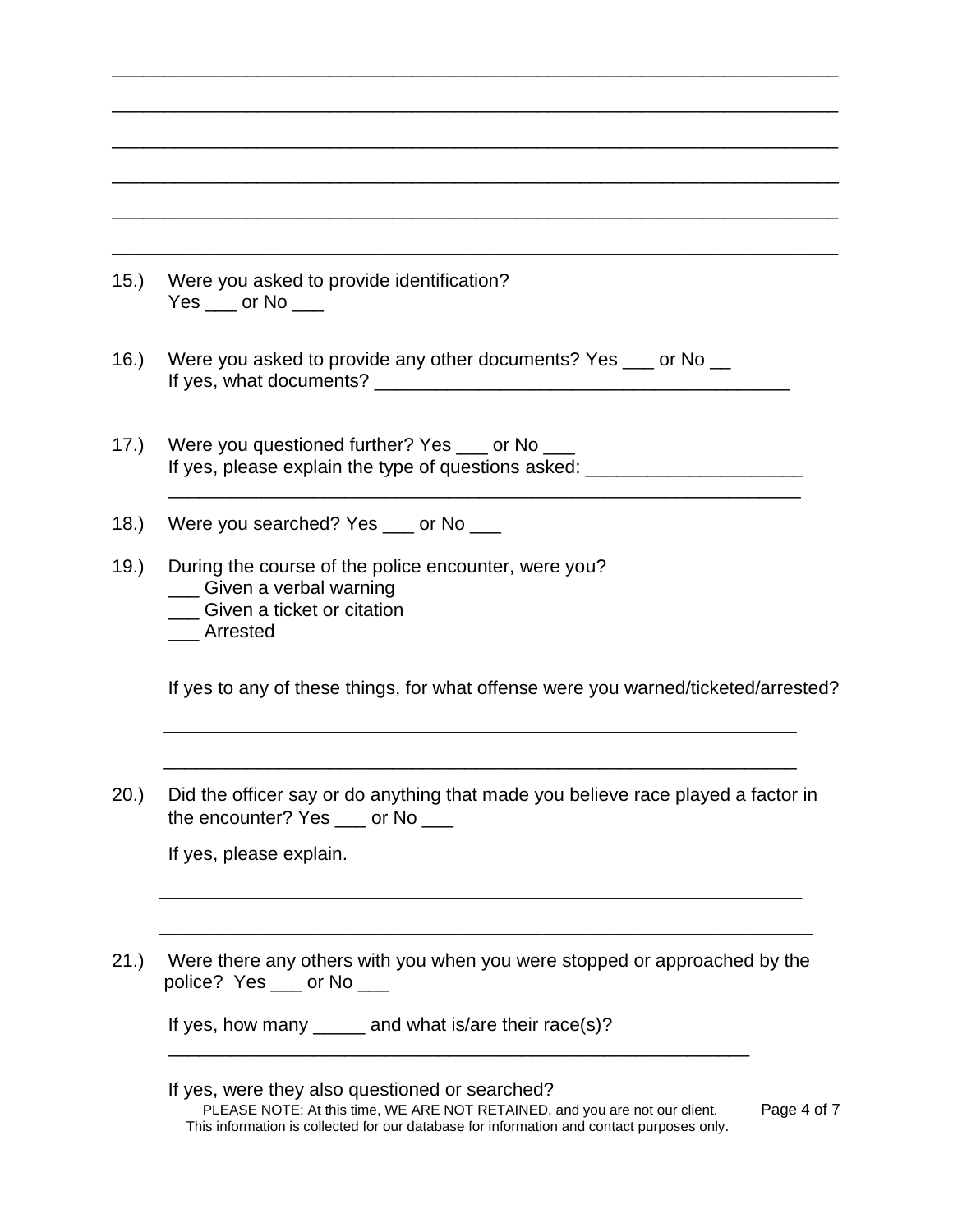|       | __ Yes, questioned                                                                                                                                                                                           |
|-------|--------------------------------------------------------------------------------------------------------------------------------------------------------------------------------------------------------------|
|       | ___ Yes, searched                                                                                                                                                                                            |
|       | $\overline{\phantom{0}}$ No                                                                                                                                                                                  |
|       |                                                                                                                                                                                                              |
|       | May we contact them? Yes___ or No ___<br>If yes, please provide their contact information: ______________________________                                                                                    |
| 22.)  | Were there any other witnesses? Yes ___ or No ___<br>May we contact them? Yes ___ or No ___                                                                                                                  |
|       | If yes, please provide their contact information:                                                                                                                                                            |
| 23.)  | Did you attend a Doctor/Hospital for treatment Yes____ No ____<br>If Yes:                                                                                                                                    |
| 24.)  | Did you require any medical attention as a result if any injury caused by an<br>assault by RCMP wile you were detained?                                                                                      |
| 25.)  | Did you require any medical intervention, surgery, or procedure as a result of any<br>injuries caused by the RCMP?                                                                                           |
| (26.) | Were there any longstanding physical injuries you experienced?                                                                                                                                               |
| (27.) | Do you have any permanent physical scars from the injuries? Yes ___ or No ___                                                                                                                                |
| 28.)  | Did you make a complaint to any agency or organization about this?                                                                                                                                           |
|       | Yes ___ or No ____ If yes, to whom did you make a complaint?                                                                                                                                                 |
|       | What, if anything, was their response?                                                                                                                                                                       |
| 29.)  | Have you visited a counsellor/therapist/psychologist/elder or other to deal with<br>any mental anguish as a result of any assault by the RCMP?                                                               |
|       | Yes ___ or No ___<br>PLEASE NOTE: At this time, WE ARE NOT RETAINED, and you are not our client.<br>Page 5 of 7<br>This information is collected for our database for information and contact purposes only. |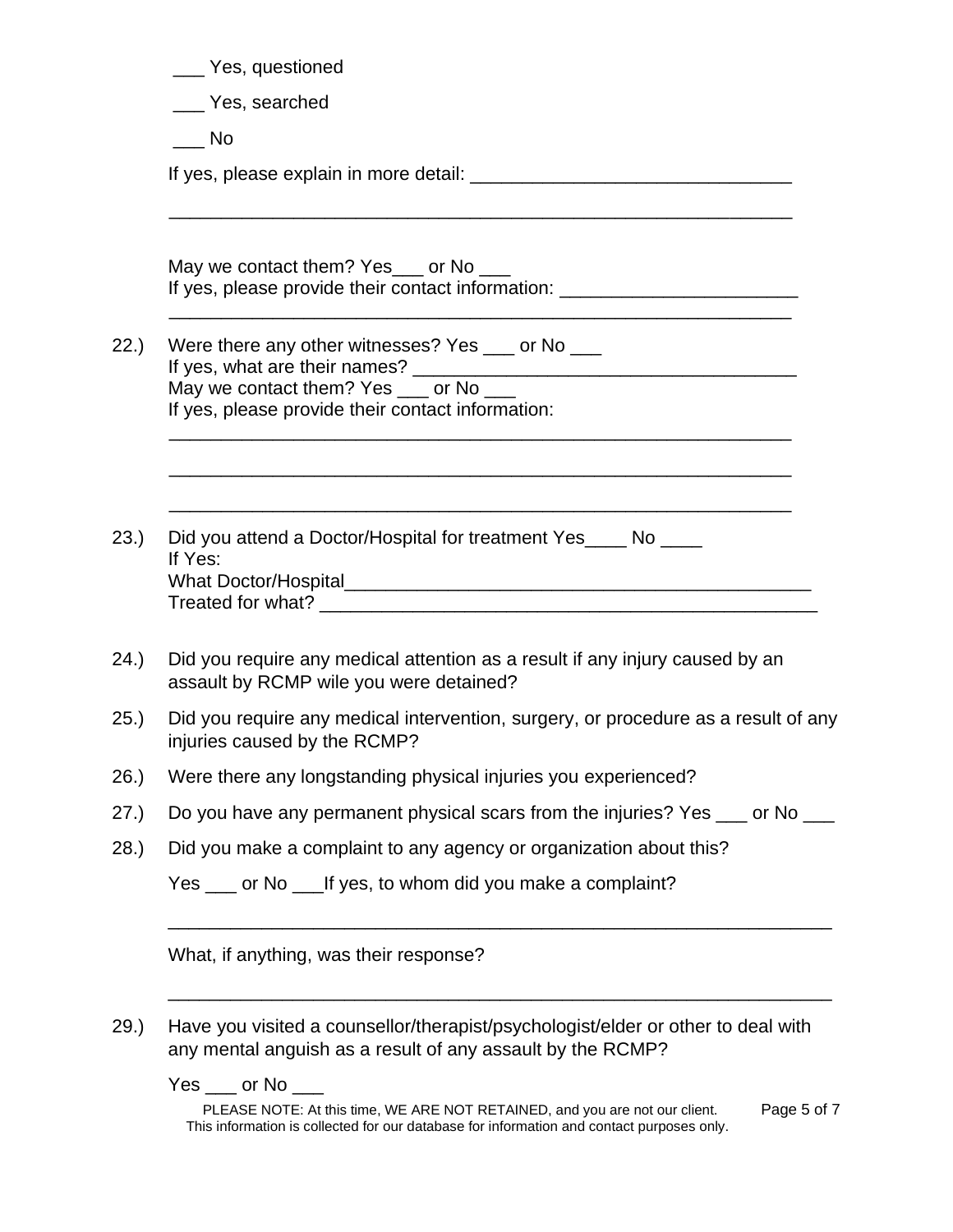| 30.)<br>Have you received any mental health diagnosis as a result of the assault by the<br>RCMP? |                                                                                                                         |  |  |
|--------------------------------------------------------------------------------------------------|-------------------------------------------------------------------------------------------------------------------------|--|--|
|                                                                                                  |                                                                                                                         |  |  |
| 31.)                                                                                             | As a result of this incident, are you doing anything differently now?<br>$Yes$ ___ or No ___<br>If yes, please explain: |  |  |
|                                                                                                  |                                                                                                                         |  |  |
|                                                                                                  |                                                                                                                         |  |  |
| 32.)                                                                                             | Do you have any additional comments?                                                                                    |  |  |
|                                                                                                  |                                                                                                                         |  |  |
| 33.)                                                                                             | Did you witness the abuse of any others? If so, please give full details:                                               |  |  |
|                                                                                                  |                                                                                                                         |  |  |
|                                                                                                  |                                                                                                                         |  |  |
|                                                                                                  |                                                                                                                         |  |  |
|                                                                                                  |                                                                                                                         |  |  |

 $34.$ Did anything else Happen that you did not think was right?

> PLEASE NOTE: At this time, WE ARE NOT RETAINED, and you are not our client. This information is collected for our database for information and contact purposes only.